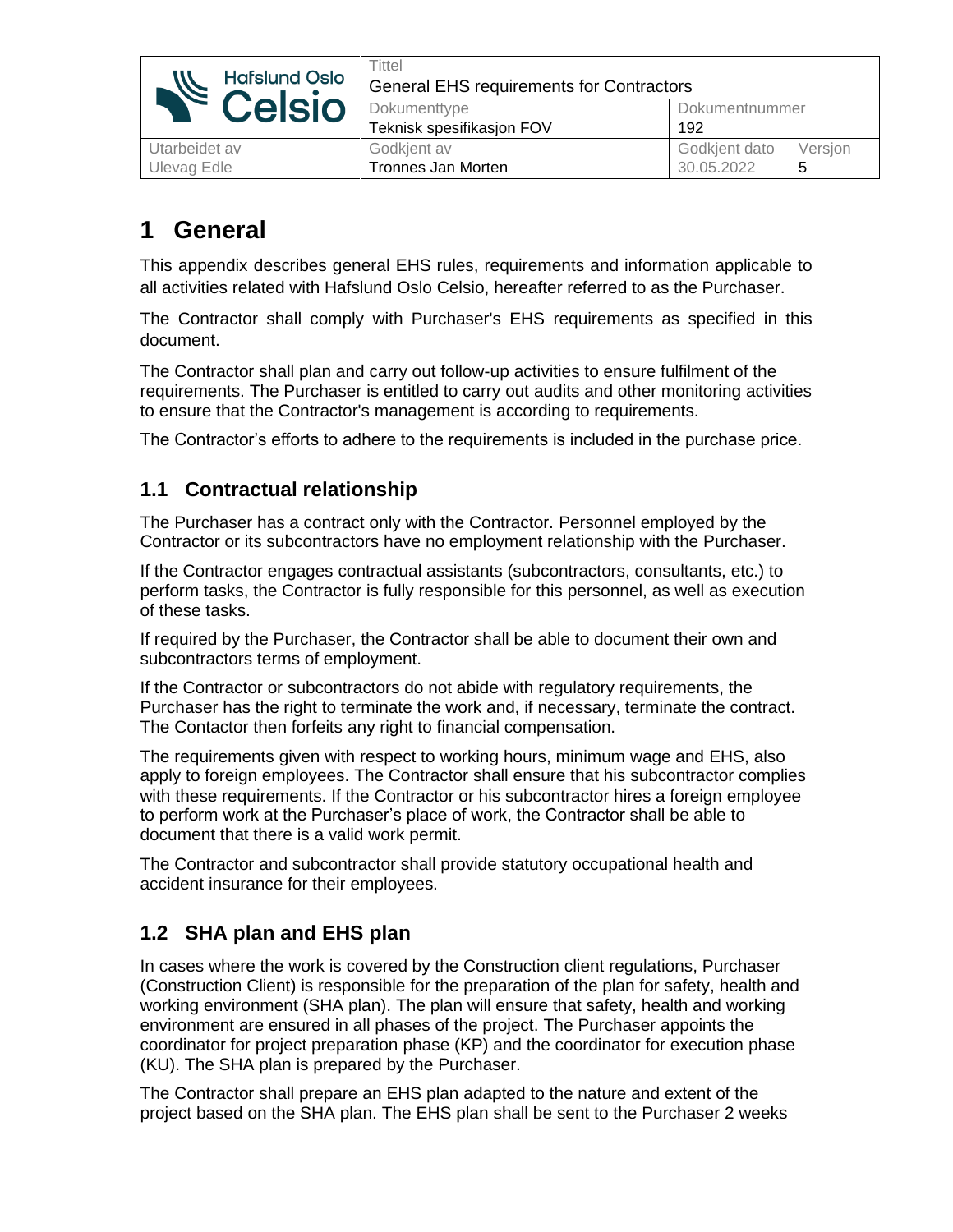| <b>NE POISIO DOKUMENTARYPE</b> | `ittel<br>Hafslund Oslo   General EHS requirements for Contractors |                                 |                |                         |   |
|--------------------------------|--------------------------------------------------------------------|---------------------------------|----------------|-------------------------|---|
|                                |                                                                    |                                 | Dokumentnummer | Godkjent dato   Versjon |   |
|                                |                                                                    | Teknisk spesifikasjon FOV   192 |                | 30.05.2022              | 5 |

prior to start-up. The plan shall at minimum describe the following; organization, risk assessments and handing, first aid equipment, protective equipment, instructions, fire protection, emergency preparedness, notification procedures and deviation handling.

The Contractor is responsible for communicating the Purchaser's SHA plan and own EHS plan to its personnel and subcontractors. The plans and central EHS information and shall be available at the workplace at start-up and shall be displayed on EHS boards where available.

# **1.3 Coordination of EHS work**

The Purchaser is responsible for ensuring that the safety at the workplace is coordinated.

The Contractor is responsible for its own risk management, work planning and execution of activities.

The Contractor shall ensure compliance with current EHS requirements and regulations, both for its own personnel and subcontractors.

Contractor is responsible to perform EHS supervision to ensure safe execution of the work.

The Purchaser has the right to evaluate whether the planning sets an acceptable EHS level. The Purchaser has the right to stop dangerous working operations at the workplace.

The Contractor shall appoint a EHS responsible at the workplace and is obliged to participate in the Purchaser's safety activities.

Deviations in connection with events, safety inspections or other follow-up activities shall be documented. The Contractor is obliged to identify and implement corrective measures.

## **1.4 Competence and training**

The Contractor shall use only personnel who have the competence, skills and experience required for the scope of the assignment. For high risk works supervisor/foreman shall have 3 years of verified experience. A list of personnel to be used on the assignment shall be sent to the Principal before commencing work.

The Purchaser requires that personnel has completed EHS E- learning prior work startup. Training is carried out at [www.celsio.no/eksterne.](http://www.celsio.no/eksterne)

## **1.5 Reporting and incident handling**

Incidents, i.e. incidents and conditions that have our could have resulted in personal injury, damage to environment, materiel or reputation shall be reported to the Purchaser. Unsafe conditions, unsafe actions and improvement proposals shall also be reported. This is done using a deviation/improvement form.

Contractor shall, without delay, report serious incidents (medical treatment, lost work day incident, chemical released to ground, water, fire and explosions and such) and serious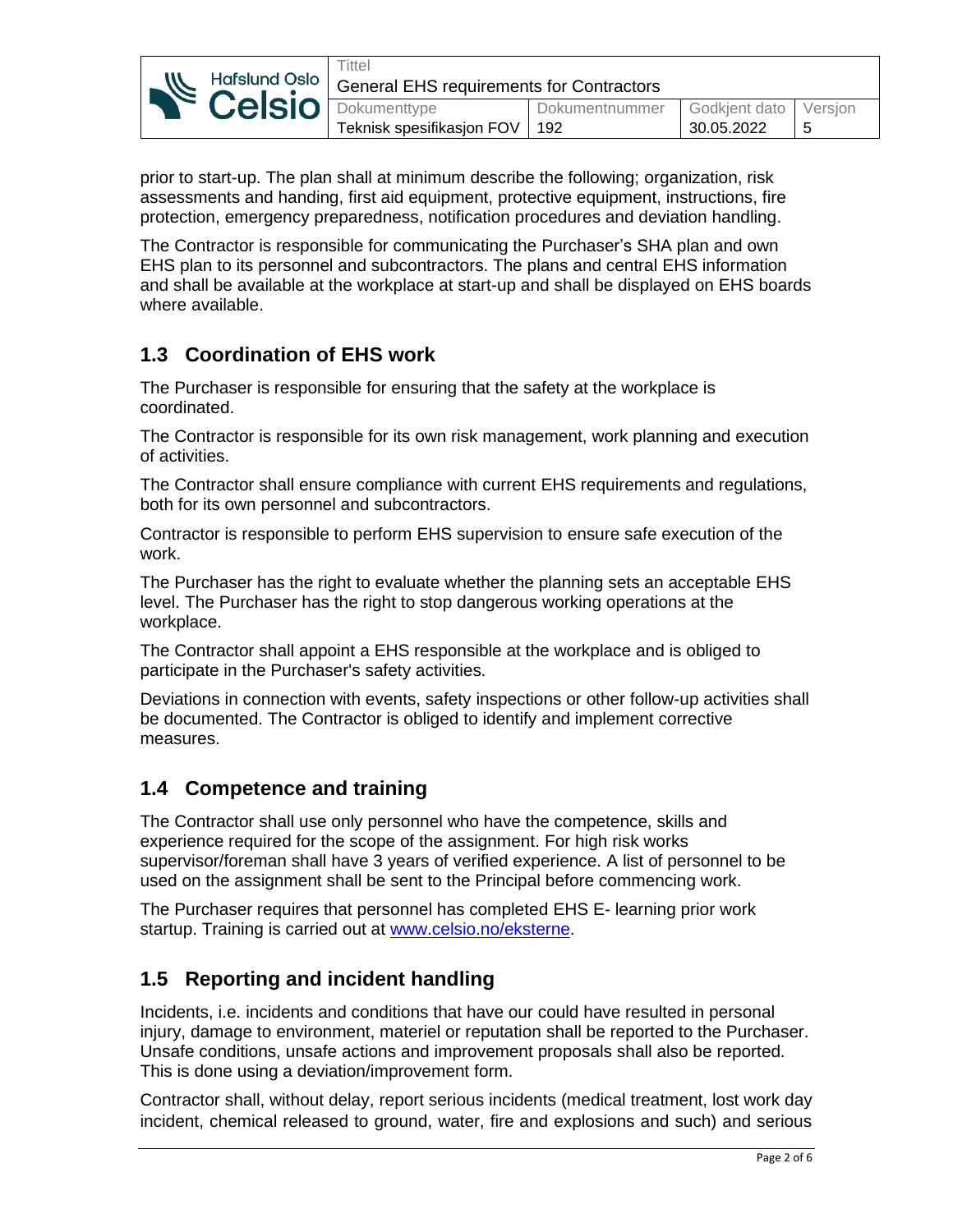| <b>NE HOISIG DOKUMENTIVE</b> | -ittel                                                   |                                 |                |               |         |
|------------------------------|----------------------------------------------------------|---------------------------------|----------------|---------------|---------|
|                              | Hafslund Oslo   General EHS requirements for Contractors |                                 |                |               |         |
|                              |                                                          |                                 | Dokumentnummer | Godkient dato | Version |
|                              |                                                          | Teknisk spesifikasjon FOV   192 |                | 30.05.2022    | b       |

near misses to Purchaser.

Contractor shall ensure that personal injury, including potential injury, is medically assessed as soon as possible after the incident. The same applies to acute exposure to hazardous substances or ergonomic incidents.

The Contractor is responsible for following up the agreed actions from the deviation handling.

## **1.6 Sanctions of EHS deviations**

Severity of any violation of applicable EHS requirements are assessed in relation to potential and actual consequence:

- Minor deviations will result in guidance, verbal notification and written notice to the Contractor.
- Major deviations where there is a clear breach of EHS requirements and where safety is compromised will result in formal notice to the Contractor and possible expulsion of personnel.
- Serious deviations that endanger life and health, as well as repeated breaches of EHS requirements, may result in personnel being expelled from the workplace and possible consequence of Contractor's contractual relationship.

## **1.7 Vaccination**

It is important that personnel engaged for work in direct contact with sewage or waste are offered vaccines to prevent infection from certain serious diseases.

The risk of infection is related to direct contact with sewage at Skøyen Heating Central and direct contact with waste (the fuel) at the waste incineration plants at Haraldrud and Klemetsrud.

The Principal has concluded that personnel working in these areas should be offered vaccines to reduce infection risk. The supplier shall take responsibility for the vaccination of his personnel. It is recommended that the offer for vaccination is written and that it is documented when such offers are given. It is voluntary for personnel to accept the offer for vaccination, but it is recommended that the employer receives any rejection in writing.

The following vaccines are recommended from the corporate health service:

- o Boostrix Polio against Tetanus, Diphtheria, Pertussis, Poliomyelitis)
- $\circ$  Twinrix (three doses for life protection) against Hepatitis A, Hepatitis B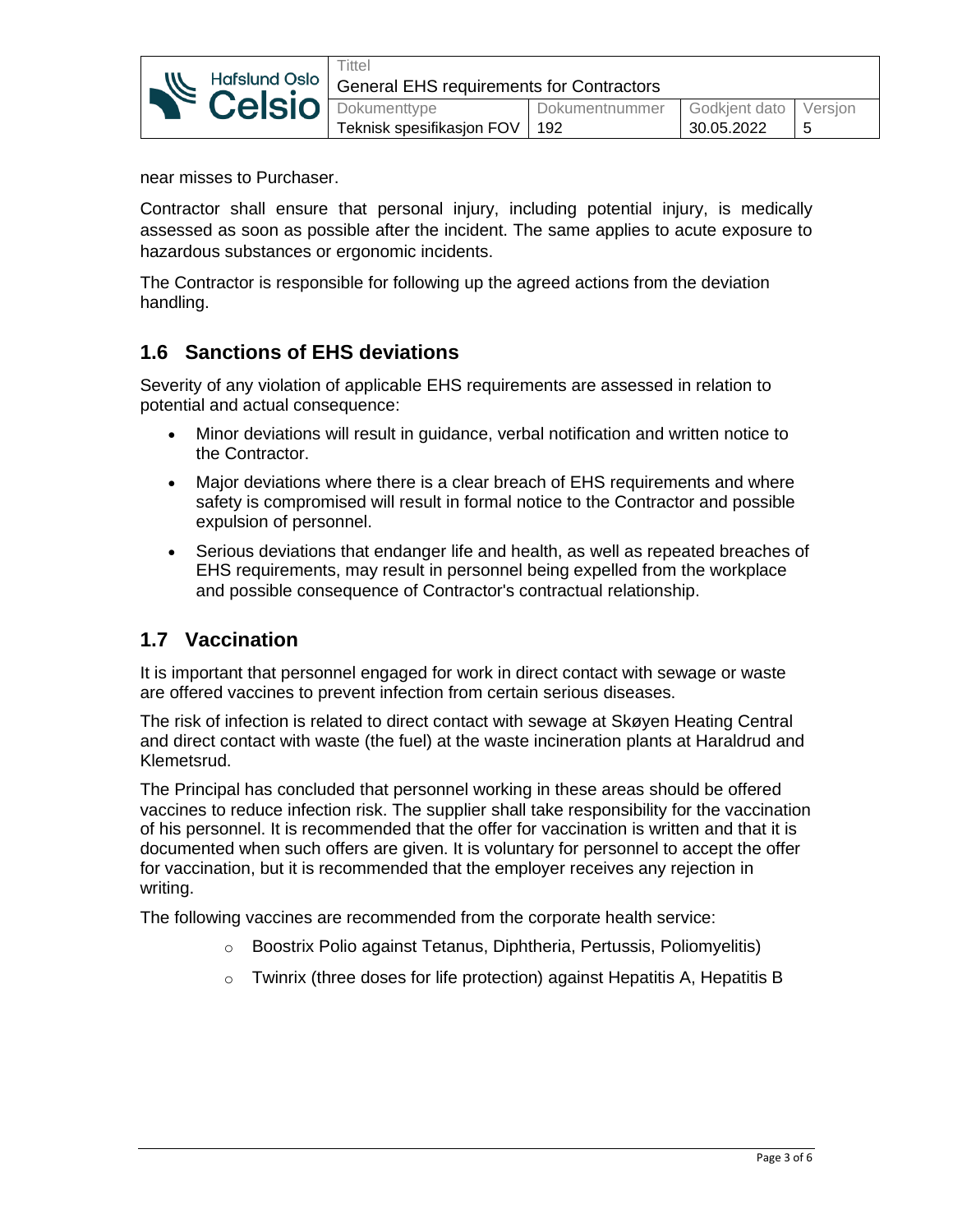|  | <b>NE POLICIÓ DOKUMENTADE</b> | <b>Tittel</b><br>Hafslund Oslo   General EHS requirements for Contractors |                               |                                     |  |  |
|--|-------------------------------|---------------------------------------------------------------------------|-------------------------------|-------------------------------------|--|--|
|  |                               | Teknisk spesifikasjon FOV                                                 | Dokumentnummer<br>$\vert$ 192 | Godkjent dato Versjon<br>30.05.2022 |  |  |

# **2 Workplace safety**

# **2.1 ID cards and access**

Contractor's personnel shall carry visible identification. For construction work and cleaning work, personnel shall have a valid EHS card.

The Contractor only has access to the areas and workplaces associated with their work.

Emergencies shall be handled according to emergency preparedness instructions at the workplace.

## **2.2 Personal protective equipment**

The Contractor shall have proper personal protective equipment available to all workers.

The Purchaser's minimum requirements for the use of personal protective equipment are:

- Helmet with chinstrap (acc. NS- EN 397)
- Safety glasses (or visor) (acc. NS- EN 166)
- Safety shoes (acc. NS- EN ISO 20345, class S1P or S3)
- Hi- visibility work clothing (acc. NS- EN ISO 20471 or 2)
- Ear protection (acc. NS- EN 352) when noise level>85 dB
- Safety gloves (acc. NS-EN ISO 21420)
- Fire- retardant work clothing with long trousers and long sleeves (acc. NS- EN ISO 11612 (A1, B1, C1))

Contractor's name / logo shall be printed, clearly visible and legible, on the workwear.

The Contractor may be allowed deviations from requirements as a result from a documented risk assessment, approved by the Purchaser.

The Contractor shall use other personal protective equipment in connection with highrisk work and where the risk situations imply so.

# **2.3 Work permit (WP) and safe job analysis (SJA)**

Work in process plants and on construction engineering installations owned by the Purchaser always requires written work permits. The Purchaser has own forms and procedures for work permits.

In the case of high-risk work, the Contractor must carry out safe-job analysis (SJA) if the Contractor's internal control system does not takes account of the risk of the operation. High-risk work shall only be carried out by personnel with approved training. The proper form for such analysis has been prepared by the Purchaser. The SJA shall be prepared by the Contractor and the Purchaser shall be given the opportunity to participate.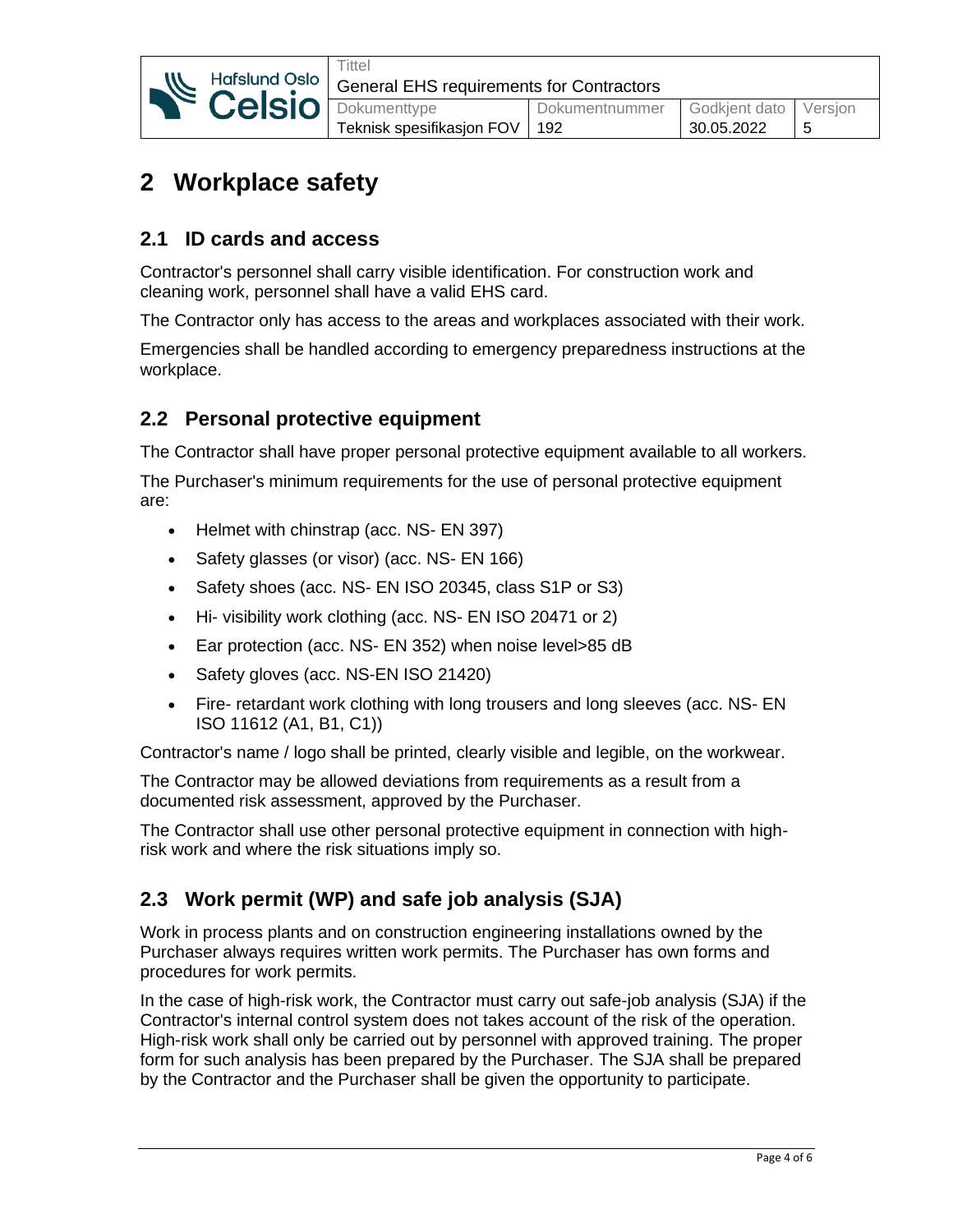| <b>Relsion</b> Dokumenttype | ™ittel<br>Hafslund Oslo   General EHS requirements for Contractors |                                 |                |                       |  |
|-----------------------------|--------------------------------------------------------------------|---------------------------------|----------------|-----------------------|--|
|                             |                                                                    |                                 |                |                       |  |
|                             |                                                                    |                                 | Dokumentnummer | Godkjent dato Versjon |  |
|                             |                                                                    | Teknisk spesifikasjon FOV   192 |                | 30.05.2022            |  |

The following are defined as high risk work:

- Work with high voltage equipment
- Work in confined spaces
- Excavation work at danger of cave- in
- Works at heights
- Heavy lift and lifting of personnel
- Hot work
- Work on pressurized equipment
- EX work
- Work with hazardous chemicals

#### **2.4 Waste handling**

The Contractor is responsible for proper sorting of own waste.

Hazardous waste shall be secured to prevent emissions.

#### **2.5 Communication**

The Contractor shall at least have one contact person who communicates well in Nordic language - Norwegian / Swedish / Danish - or English per working team. The person shall be present at the facility / workplace during work.

### **2.6 Other conditions**

Tools, machinery and equipment used by the Contractor at the workplace shall be in accordance with regulatory requirements. The Contractor is responsible for the necessary training of personnel in use, maintenance, inspection and approval of tools, machinery and equipment.

Warning signs, fences and covers shall be used to protect ongoing work, personnel and 3rd party.

Holes, openings and excavations shall be covered or secured against falls.

The Workplace shall appear as tidy and clear.

The Purchaser has zero tolerance for the use and effects of alcohol and drugs.

### **2.7 Specific requirements to workplace**

Any requirements that are specific to the workplace and / or work operation are described in the attachment(s) to this document.